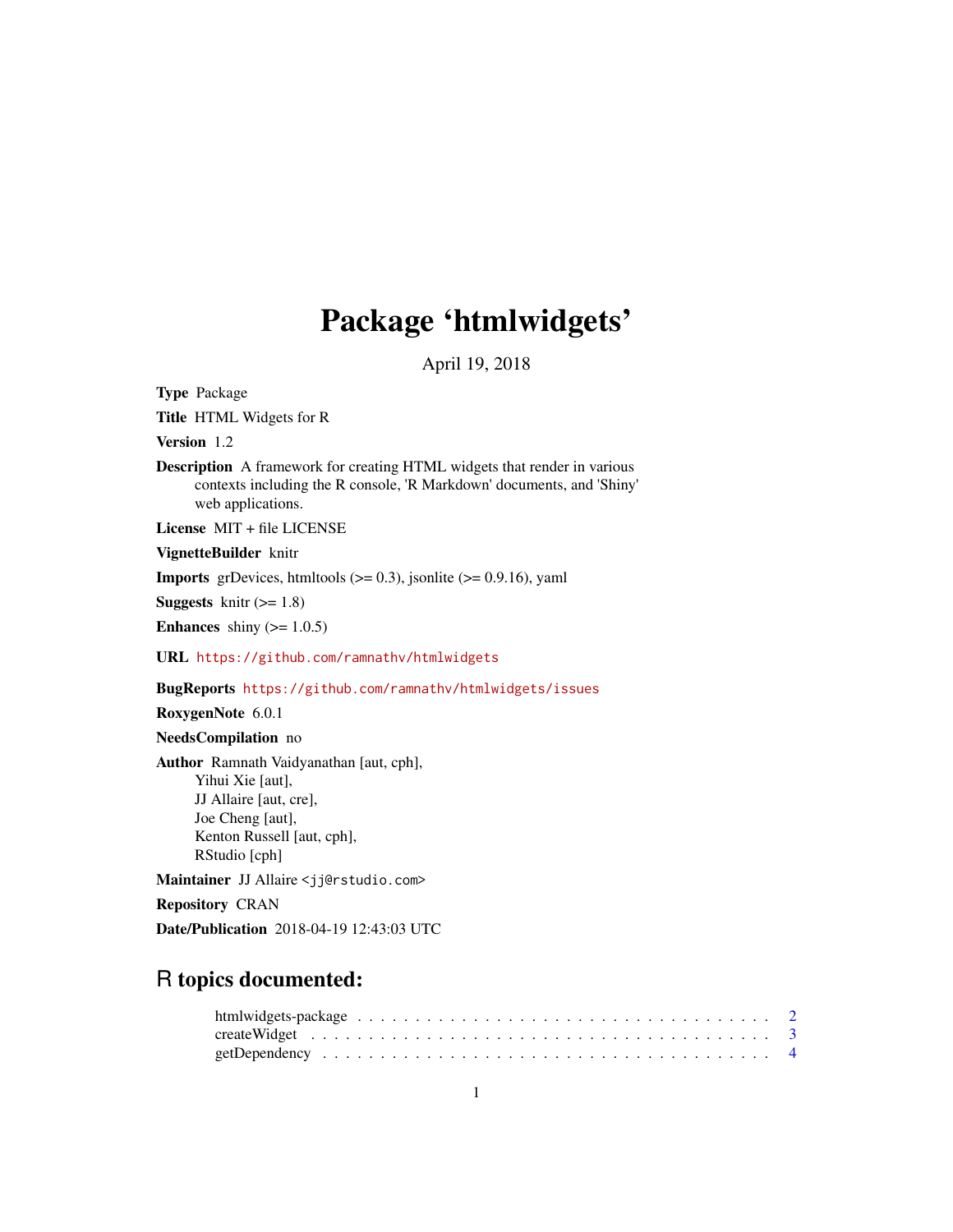# <span id="page-1-0"></span>2 htmlwidgets-package

| Index |  |
|-------|--|

htmlwidgets-package *HTML Widgets for R*

# Description

The htmlwidgets package provides a framework for easily creating R bindings to JavaScript libraries. Widgets created using the framework can be:

- 1. Used at the R console for data analysis just like conventional R plots (via RStudio Viewer)
- 2. Seamlessly embedded within [R Markdown](http://rmarkdown.rstudio.com) documents and [Shiny](http://shiny.rstudio.com) web applications.
- 3. Saved as standalone web pages for ad-hoc sharing via email, Dropbox, etc.

To get started creating your own HTML widgets, see the documentation available in the package vignettes:

vignette("develop\_intro", package = "htmlwidgets") vignette("develop\_sizing", package = "htmlwidgets") vignette("develop\_advanced", package = "htmlwidgets")

Source code for the package is available on GitHub:

<https://github.com/ramnathv/htmlwidgets>

# Author(s)

Ramnath Vaidyanathan, Joe Cheng, JJ Allaire, and Yihui Xie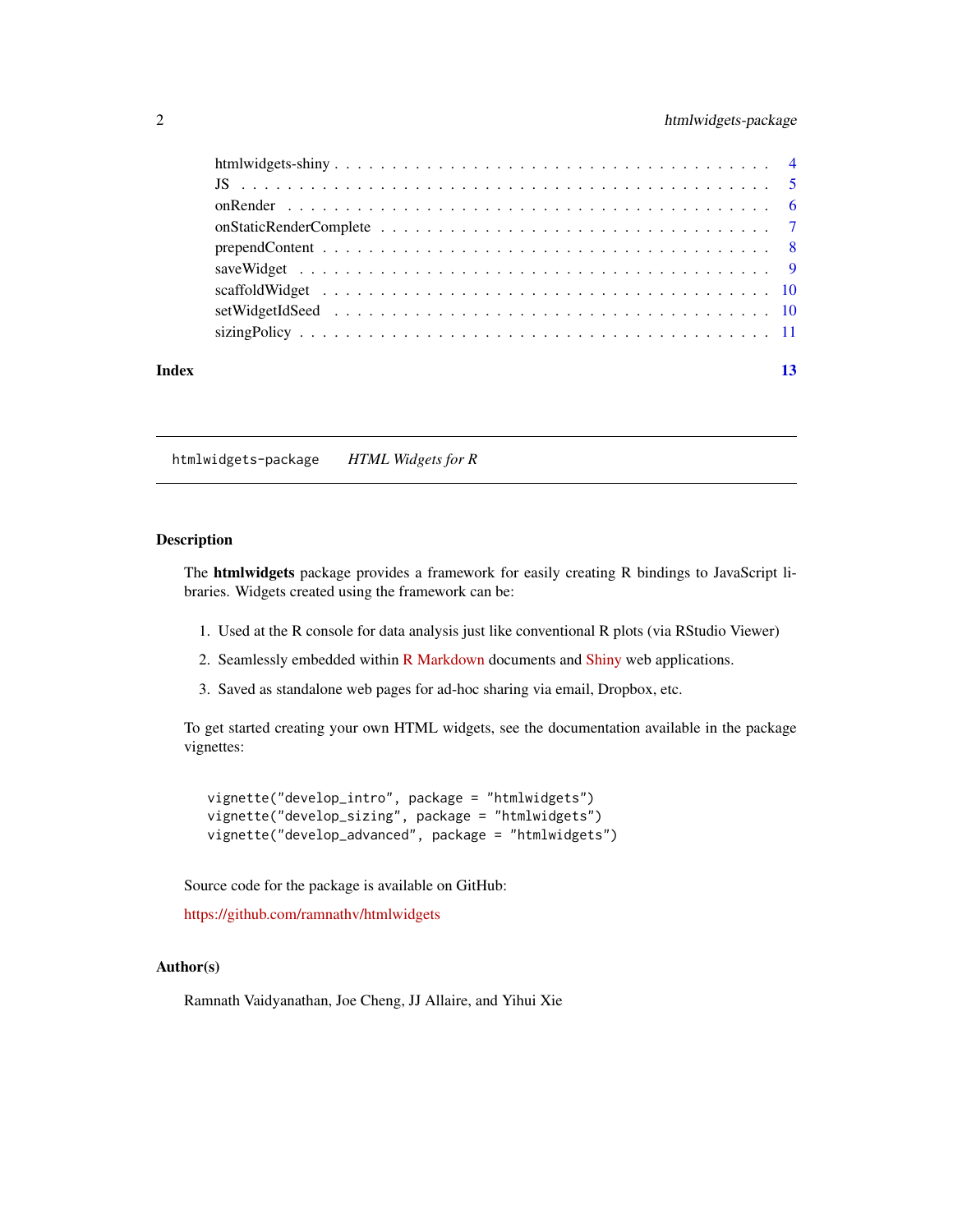<span id="page-2-0"></span>

Create an HTML widget based on widget YAML and JavaScript contained within the specified package.

# Usage

```
createWidget(name, x, width = NULL, height = NULL,
  sizingPolicy = htmlwidgets::sizingPolicy(), package = name,
  dependencies = NULL, elementId = NULL, preRenderHook = NULL)
```
#### Arguments

| name          | Widget name (should match the base name of the YAML and JavaScript files<br>used to implement the widget)                                                                                                                                  |
|---------------|--------------------------------------------------------------------------------------------------------------------------------------------------------------------------------------------------------------------------------------------|
| X             | Widget instance data (underlying data to render and options that govern how<br>it's rendered). This value will be converted to JSON using to JSON and made<br>available to the widget's JavaScript renderValue function.                   |
| width         | Fixed width for widget (in css units). The default is NULL, which results in<br>intelligent automatic sizing based on the widget's container.                                                                                              |
| height        | Fixed height for widget (in css units). The default is NULL, which results in<br>intelligent automatic sizing based on the widget's container.                                                                                             |
| sizingPolicy  | Options that govern how the widget is sized in various containers (e.g. a stan-<br>dalone browser, the RStudio Viewer, a knitr figure, or a Shiny output binding).<br>These options can be specified by calling the sizingPolicy function. |
| package       | Package where the widget is defined (defaults to the widget name).                                                                                                                                                                         |
| dependencies  | Additional widget HTML dependencies (over and above those defined in the<br>widget YAML). This is useful for dynamic dependencies that only exist when<br>selected widget options are enabled (e.g. sets of map tiles or projections).     |
| elementId     | Use an explicit element ID for the widget (rather than an automatically generated<br>one). Useful if you have other JavaScript that needs to explicitly discover and<br>interact with a specific widget instance.                          |
| preRenderHook | A function to be run on the widget, just prior to rendering. It accepts the entire<br>widget object as input, and should return a modified widget object.                                                                                  |

# Details

For additional details on developing widgets, see package vignettes: vignette("develop\_intro", package = "htmlwidge

# Value

An object of class htmlwidget that will intelligently print itself into HTML in a variety of contexts including the R console, within R Markdown documents, and within Shiny output bindings.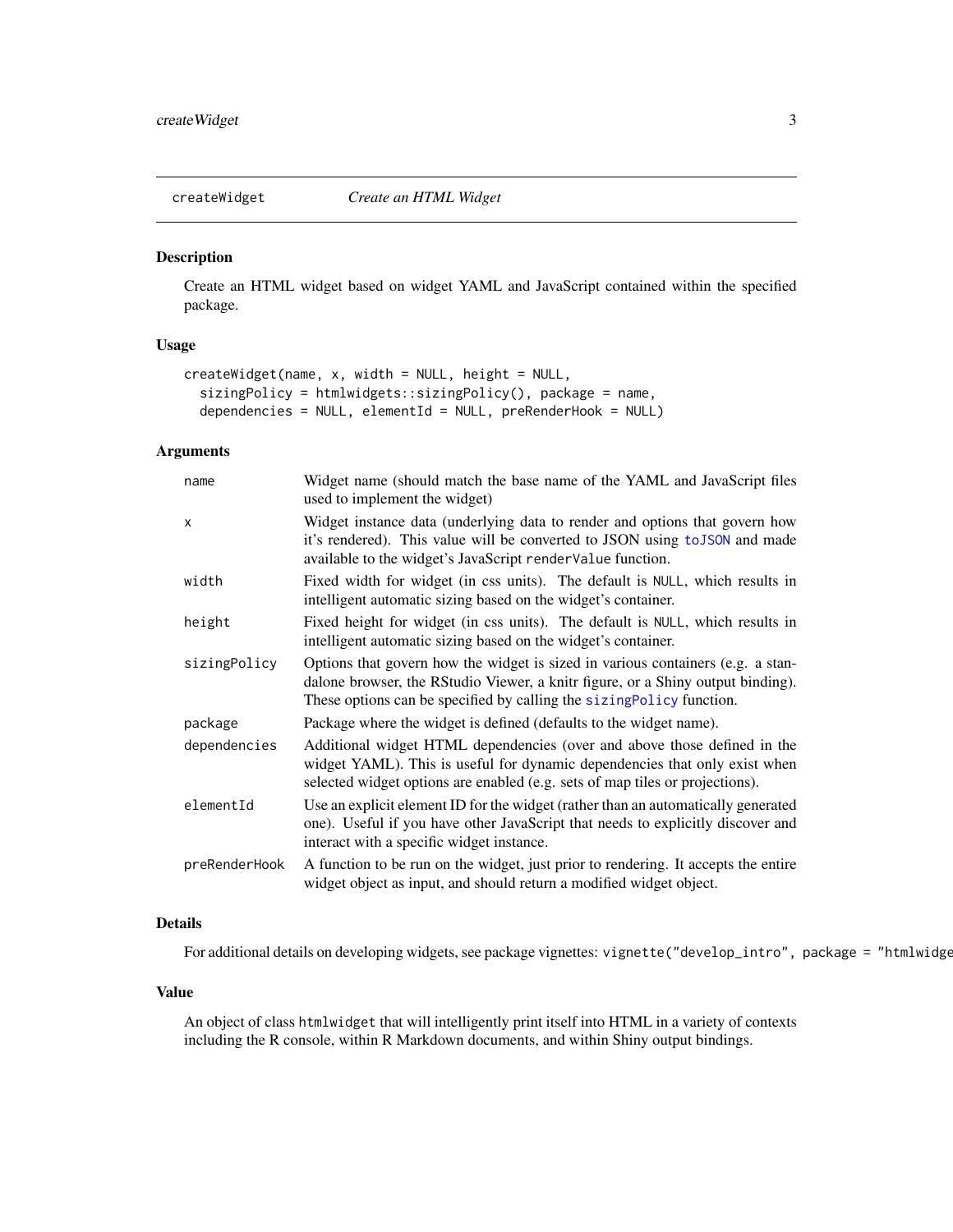<span id="page-3-0"></span>

Get js and css dependencies for a htmlwidget

# Usage

```
getDependency(name, package = name)
```
### Arguments

| name    | name of the widget.                               |
|---------|---------------------------------------------------|
| package | name of the package, defaults to the widget name. |

htmlwidgets-shiny *Shiny bindings for HTML widgets*

### Description

Helpers to create output and render functions for using HTML widgets within Shiny applications and interactive Rmd documents.

#### Usage

```
shinyWidgetOutput(outputId, name, width, height, package = name,
 inline = FALSE, reportSize = FALSE)
```
shinyRenderWidget(expr, outputFunction, env, quoted)

| outputId       | output variable to read from                                                                                                      |
|----------------|-----------------------------------------------------------------------------------------------------------------------------------|
| name           | Name of widget to create output binding for                                                                                       |
| width, height  | Must be a valid CSS unit (like "100%", "400px", "auto") or a number, which<br>will be coerced to a string and have "px" appended. |
| package        | Package containing widget (defaults to name)                                                                                      |
| inline         | use an inline $(\text{span}() )$ or block container $(\text{div}() )$ for the output                                              |
| reportSize     | Should the widget's container size be reported in the shiny session's client data?                                                |
| expr           | An expression that generates an HTML widget                                                                                       |
| outputFunction | Shiny output function corresponding to this render function.                                                                      |
| env            | The environment in which to evaluate expr.                                                                                        |
| quoted         | Is expr a quoted expression (with $\text{quote}()$ )? This is useful if you want to save<br>an expression in a variable.          |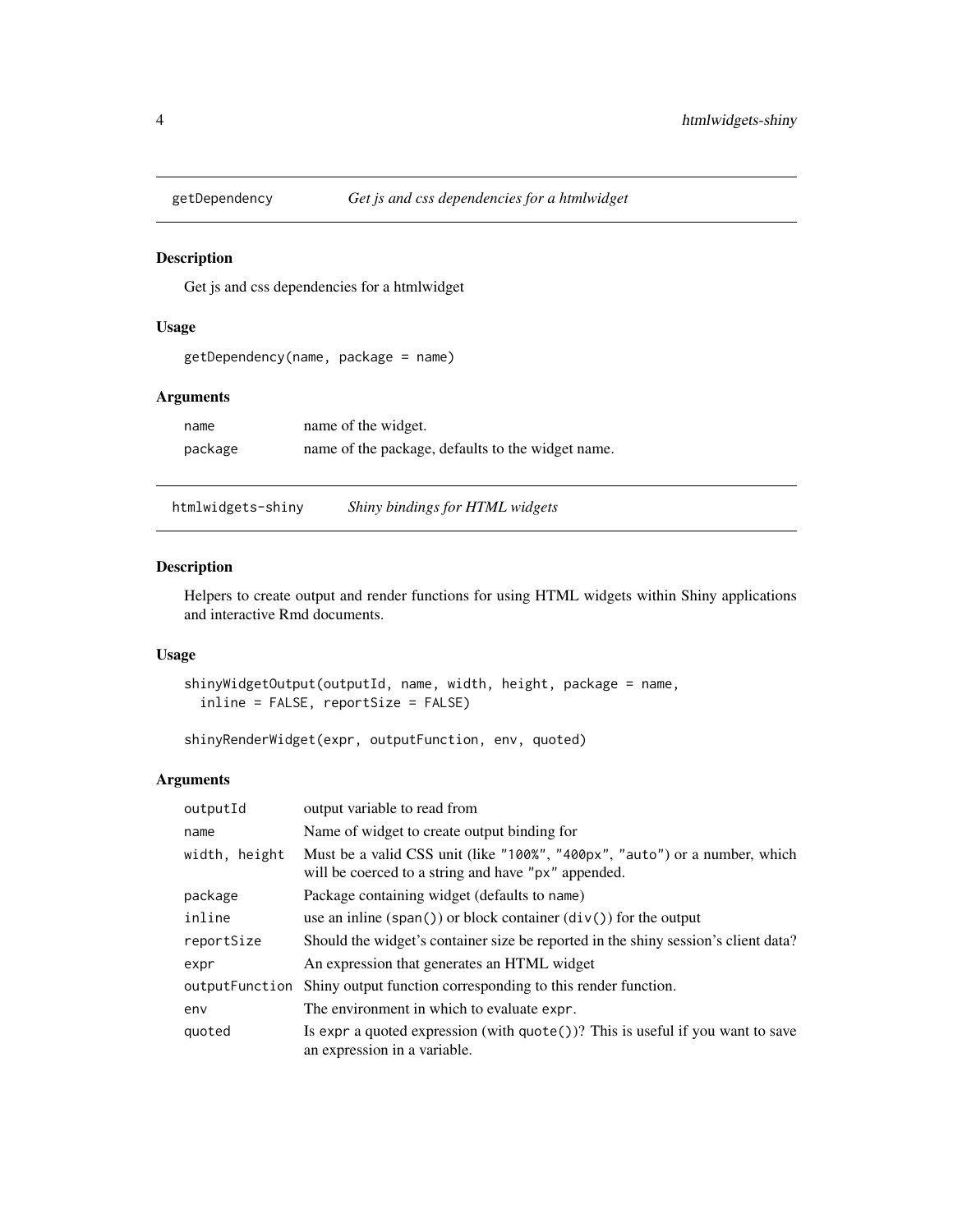# <span id="page-4-0"></span>Details

These functions are delegated to from within your widgets own shiny output and render functions. The delegation is boilerplate and always works the same for all widgets (see example below).

#### Value

An output or render function that enables the use of the widget within Shiny applications.

#### Examples

```
# shiny output binding for a widget named 'foo'
fooOutput <- function(outputId, width = "100%", height = "400px") {
 htmlwidgets::shinyWidgetOutput(outputId, "foo", width, height)
}
# shiny render function for a widget named 'foo'
renderFoo <- function(expr, env = parent.frame(), quoted = FALSE) {
 if (!quoted) { expr <- substitute(expr) } # force quoted
 htmlwidgets::shinyRenderWidget(expr, fooOutput, env, quoted = TRUE)
}
```
JS *Mark character strings as literal JavaScript code*

#### Description

This function JS() marks character vectors with a special class, so that it will be treated as literal JavaScript code when evaluated on the client-side.

# Usage

 $JS($ ... $)$ 

#### Arguments

... character vectors as the JavaScript source code (all arguments will be pasted into one character string)

#### Author(s)

Yihui Xie

# Examples

```
library(htmlwidgets)
JS('1 + 1')
list(x = JS('function(foo) {return foo;})'), y = 1:10)JS('function(x) \{\n', 'return x + 1; \n', '}')
```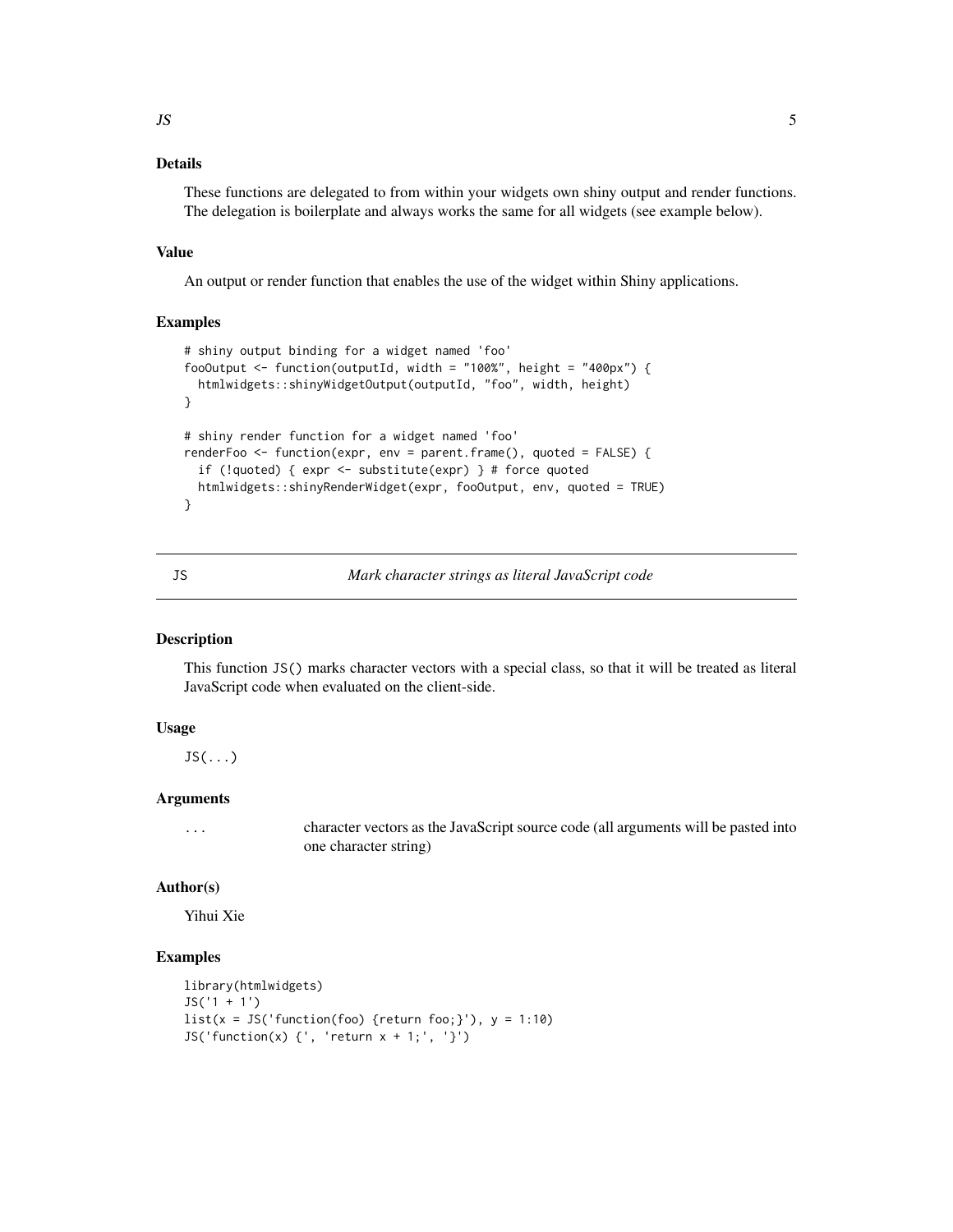<span id="page-5-0"></span>

Use this function to supplement the widget's built-in JavaScript rendering logic with additional custom JavaScript code, just for this specific widget object.

# Usage

onRender(x, jsCode, data = NULL)

#### Arguments

| X.     | An HTML Widget object                                                                                                                                                                         |
|--------|-----------------------------------------------------------------------------------------------------------------------------------------------------------------------------------------------|
| jsCode | Character vector containing JavaScript code (see Details)                                                                                                                                     |
| data   | An additional argument to pass to the jsCode function. This can be any R<br>object that can be serialized to JSON. If you have multiple objects to pass to the<br>function, use a named list. |

#### Details

The jsCode parameter must be a valid JavaScript expression that returns a function.

The function will be invoked with three arguments: the first is the widget's main HTML element, and the second is the data to be rendered (the x parameter in createWidget). The third argument is the JavaScript equivalent of the R object passed into onRender as the data argument; this is an easy way to transfer e.g. data frames without having to manually do the JSON encoding.

When the function is invoked, the this keyword will refer to the widget instance object.

#### Value

The modified widget object

### See Also

[onStaticRenderComplete](#page-6-1), for writing custom JavaScript that involves multiple widgets.

#### Examples

```
## Not run:
library(leaflet)
# This example uses browser geolocation. RStudio users:
# this won't work in the Viewer pane; try popping it
# out into your system web browser.
leaflet() %>% addTiles() %>%
  onRender("
```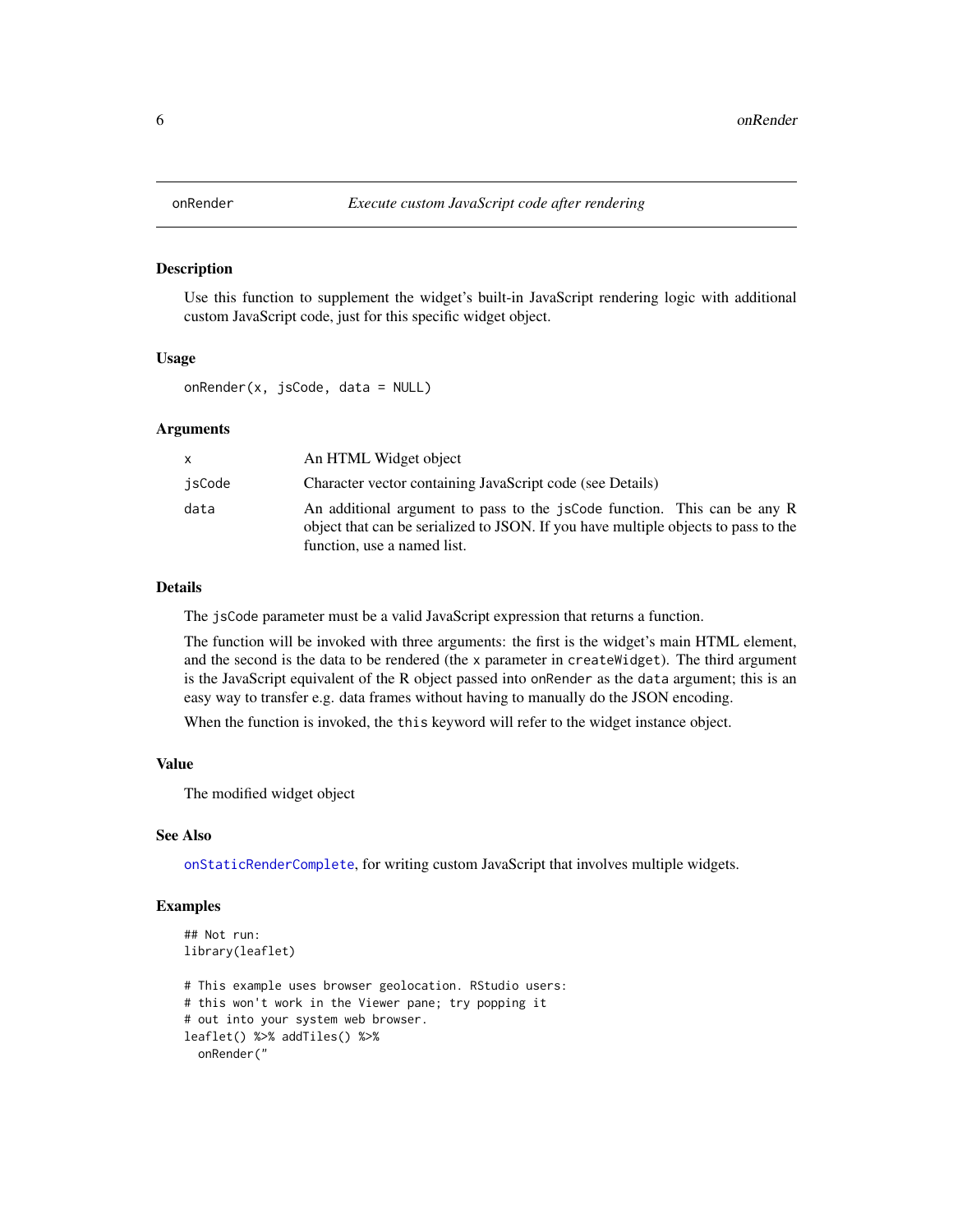```
function(el, x) {
      // Navigate the map to the user's location
      this.locate({setView: true});
    }
  ")
# This example shows how you can make an R data frame available
# to your JavaScript code.
meh <- "&#x1F610;";
yikes <- "&#x1F628;";
df <- data.frame(
  lng = quakes$long,
  lat = quakesflat,html = ifelse(quakes$mag < 5.5, meh, yikes),
  stringsAsFactors = FALSE
)
leaflet() %>% addTiles() %>%
  fitBounds(min(df$lng), min(df$lat), max(df$lng), max(df$lat)) %>%
  onRender("
    function(el, x, data) {
      for (var i = 0; i < data.lng.length; i++) {
        var icon = L.divIcon({className: '', html: data.html[i]});
        L.marker([data.lat[i], data.lng[i]], {icon: icon}).addTo(this);
      }
    }
  ", data = df)
## End(Not run)
```
<span id="page-6-1"></span>onStaticRenderComplete

*Execute JavaScript code after static render*

#### Description

Convenience function for wrapping a JavaScript code string with a <script>tag and the boilerplate necessary to delay the execution of the code until after the next time htmlwidgets completes rendering any widgets that are in the page. This mechanism is designed for running code to customize widget instances, which can't be done at page load time since the widget instances will not have been created yet.

#### Usage

onStaticRenderComplete(jsCode)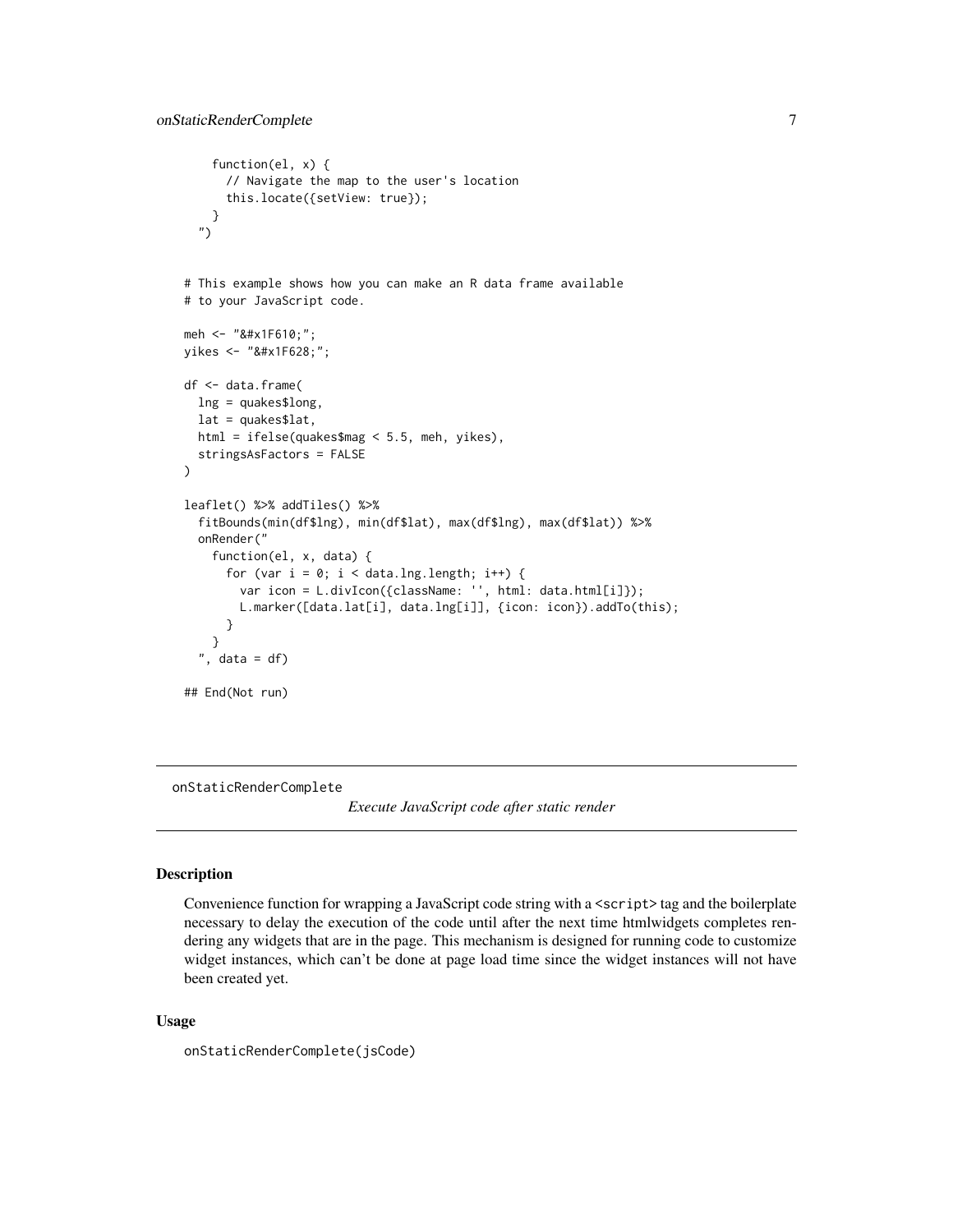#### <span id="page-7-0"></span>Arguments

jsCode A character vector containing JavaScript code. No R error will be raised if the code is invalid, not even on JavaScript syntax errors. However, the web browser will throw errors at runtime.

# Details

Each call to onStaticRenderComplete will result in at most one invocation of the given code. In some edge cases in Shiny, it's possible for static rendering to happen more than once (e.g. a renderUI that contains static HTML widgets). onStaticRenderComplete calls only schedule execution for the next static render operation.

The pure JavaScript equivalent of onStaticRenderComplete is HTMLWidgets.addPostRenderHandler(callback), where callback is a JavaScript function that takes no arguments.

#### Value

An htmltools [tags\\$](#page-0-0)script object.

#### Examples

```
## Not run:
library(leaflet)
library(htmltools)
library(htmlwidgets)
page <- tagList(
 leaflet() %>% addTiles(),
 onStaticRenderComplete(
    "HTMLWidgets.find('.leaflet').setZoom(4);"
 )
)
print(page, browse = TRUE)
## End(Not run)
```
prependContent *Prepend/append extra HTML content to a widget*

#### Description

Use these functions to attach extra HTML content (primarily JavaScript and/or CSS styles) to a widget, for rendering in standalone mode (i.e. printing at the R console) or in a knitr document. These functions are NOT supported when running in a Shiny widget rendering function, and will result in a warning if used in that context. Multiple calls are allowed, and later calls do not undo the effects of previous calls.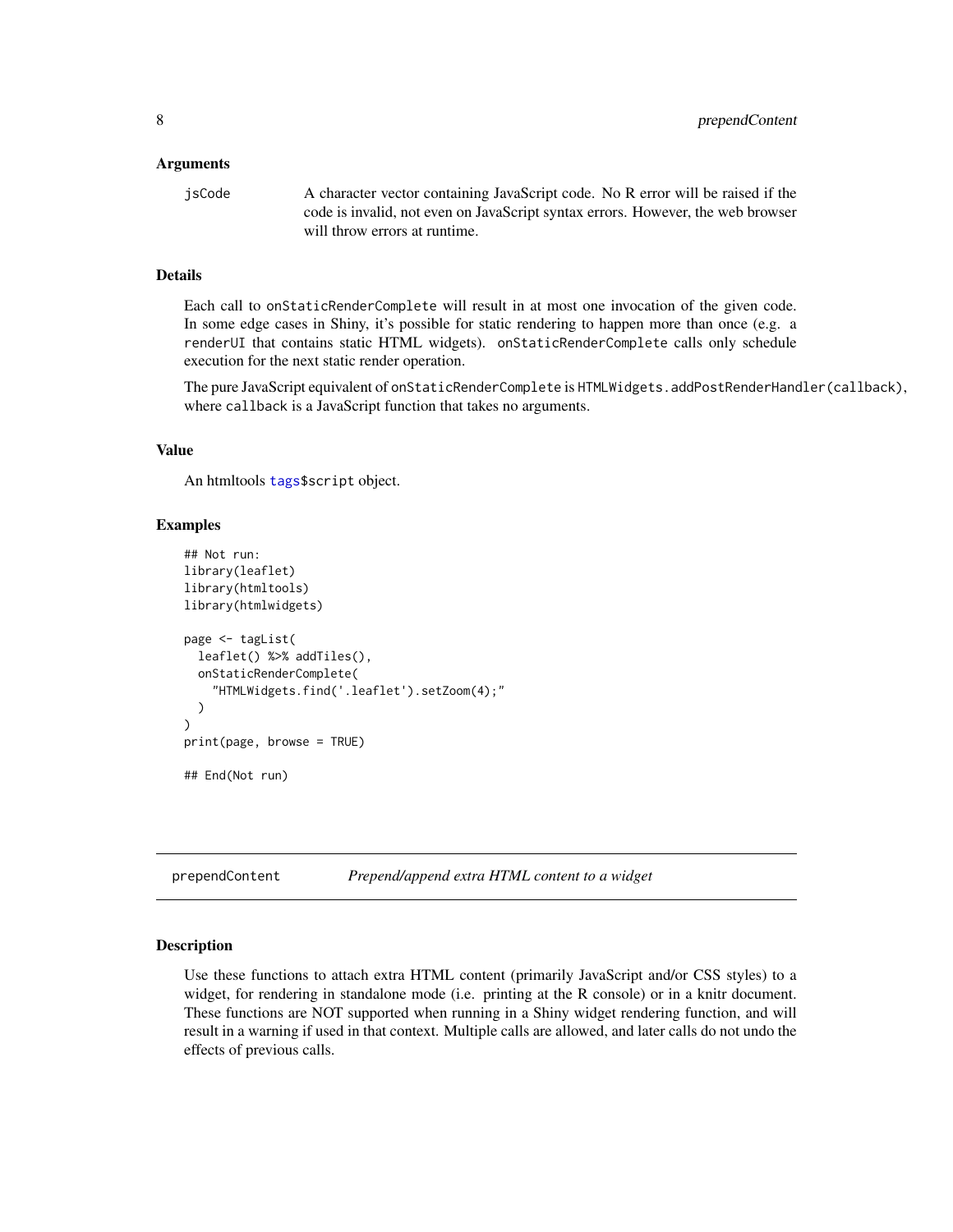# <span id="page-8-0"></span>saveWidget 9

# Usage

```
prependContent(x, ...)
```
appendContent(x, ...)

# Arguments

| X        | An HTML Widget object                            |
|----------|--------------------------------------------------|
| $\cdots$ | Valid tags, text, and/or HTML, or lists thereof. |

# Value

A modified HTML Widget object.

saveWidget *Save a widget to an HTML file*

# Description

Save a rendered widget to an HTML file (e.g. for sharing with others).

# Usage

```
saveWidget(widget, file, selfcontained = TRUE, libdir = NULL,
 background = "white", title = class(widget)[[1]], knitrOptions = list())
```

| widget        | Widget to save                                                                                                                                                                |
|---------------|-------------------------------------------------------------------------------------------------------------------------------------------------------------------------------|
| file          | File to save HTML into                                                                                                                                                        |
| selfcontained | Whether to save the HTML as a single self-contained file (with external re-<br>sources base 64 encoded) or a file with external resources placed in an adjacent<br>directory. |
| libdir        | Directory to copy HTML dependencies into (defaults to filename_files).                                                                                                        |
| background    | Text string giving the html background color of the widget. Defaults to white.                                                                                                |
| title         | Text to use as the title of the generated page.                                                                                                                               |
| knitrOptions  | A list of <b>knitr</b> chunk options.                                                                                                                                         |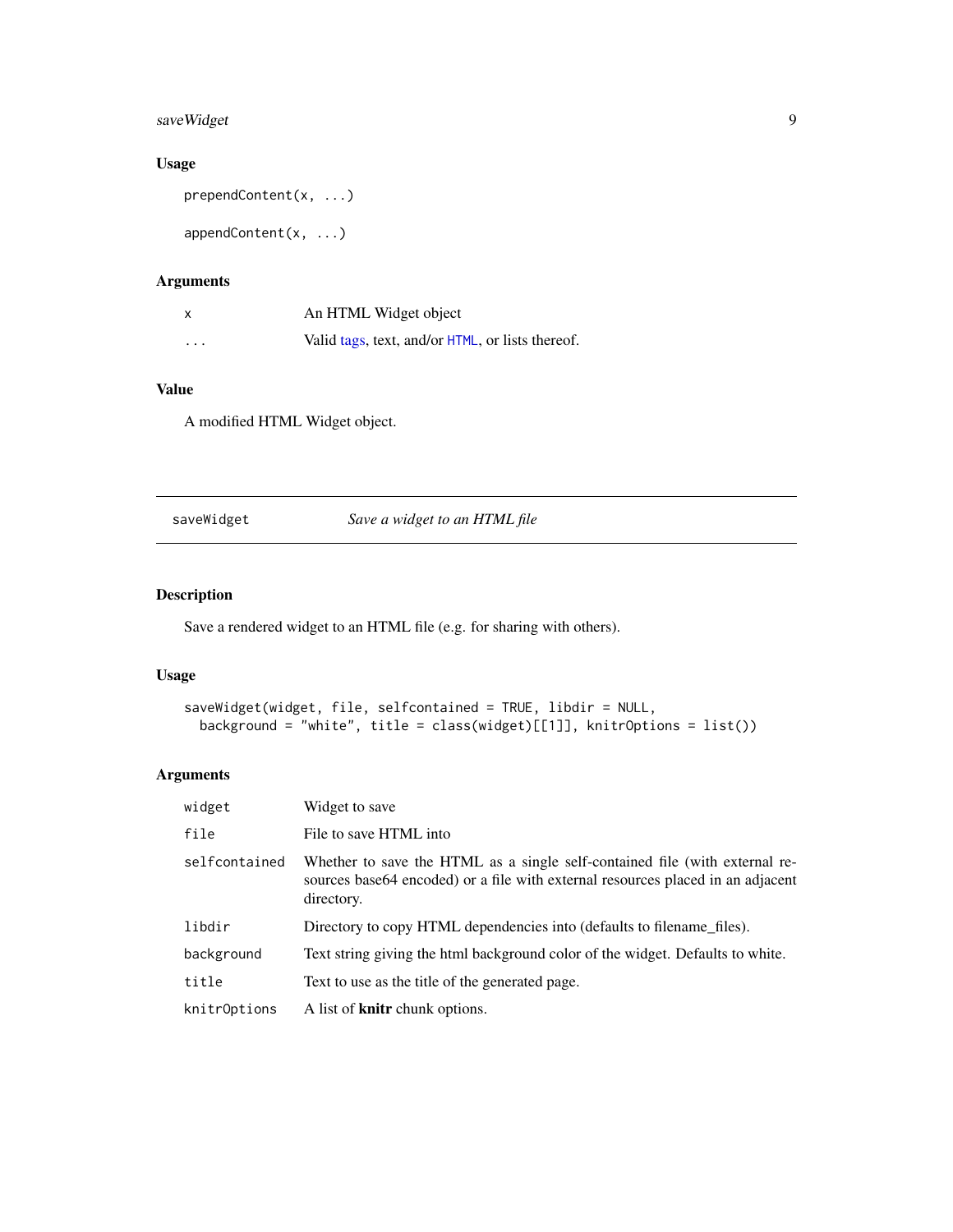<span id="page-9-0"></span>

Add the minimal code required to implement an HTML widget to an R package.

# Usage

scaffoldWidget(name, bowerPkg = NULL, edit = interactive())

# Arguments

| name     | Name of widget                                                                                                                                                                                                                         |
|----------|----------------------------------------------------------------------------------------------------------------------------------------------------------------------------------------------------------------------------------------|
| bowerPkg | Optional name of Bower package upon which this widget is based. If you spec-<br>ify this parameter then bower will be used to automatically download the wid-<br>get's source code and dependencies and add them to the widget's YAML. |
| edit     | Automatically open the widget's JavaScript source file after creating the scaf-<br>folding.                                                                                                                                            |

# Note

This function must be executed from the root directory of the package you wish to add the widget to.

| setWidgetIdSeed | Set the random seed for widget element ids |
|-----------------|--------------------------------------------|
|-----------------|--------------------------------------------|

# Description

Set a random seed for generating widget element ids. Calling this function rather than relying on the default behavior ensures stable widget ids across sessions.

# Usage

```
setWidgetIdSeed(seed, kind = NULL, normal.kind = NULL)
```

| seed        | a single value, interpreted as an integer, or NULL (see 'Details').                                                                                                              |
|-------------|----------------------------------------------------------------------------------------------------------------------------------------------------------------------------------|
| kind        | character or NULL. If kind is a character string, set R's RNG to the kind desired.<br>Use "default" to return to the R default. See 'Details' for the interpretation of<br>NULL. |
| normal.kind | character string or NULL. If it is a character string, set the method of Normal<br>generation. Use "default" to return to the R default. NULL makes no change.                   |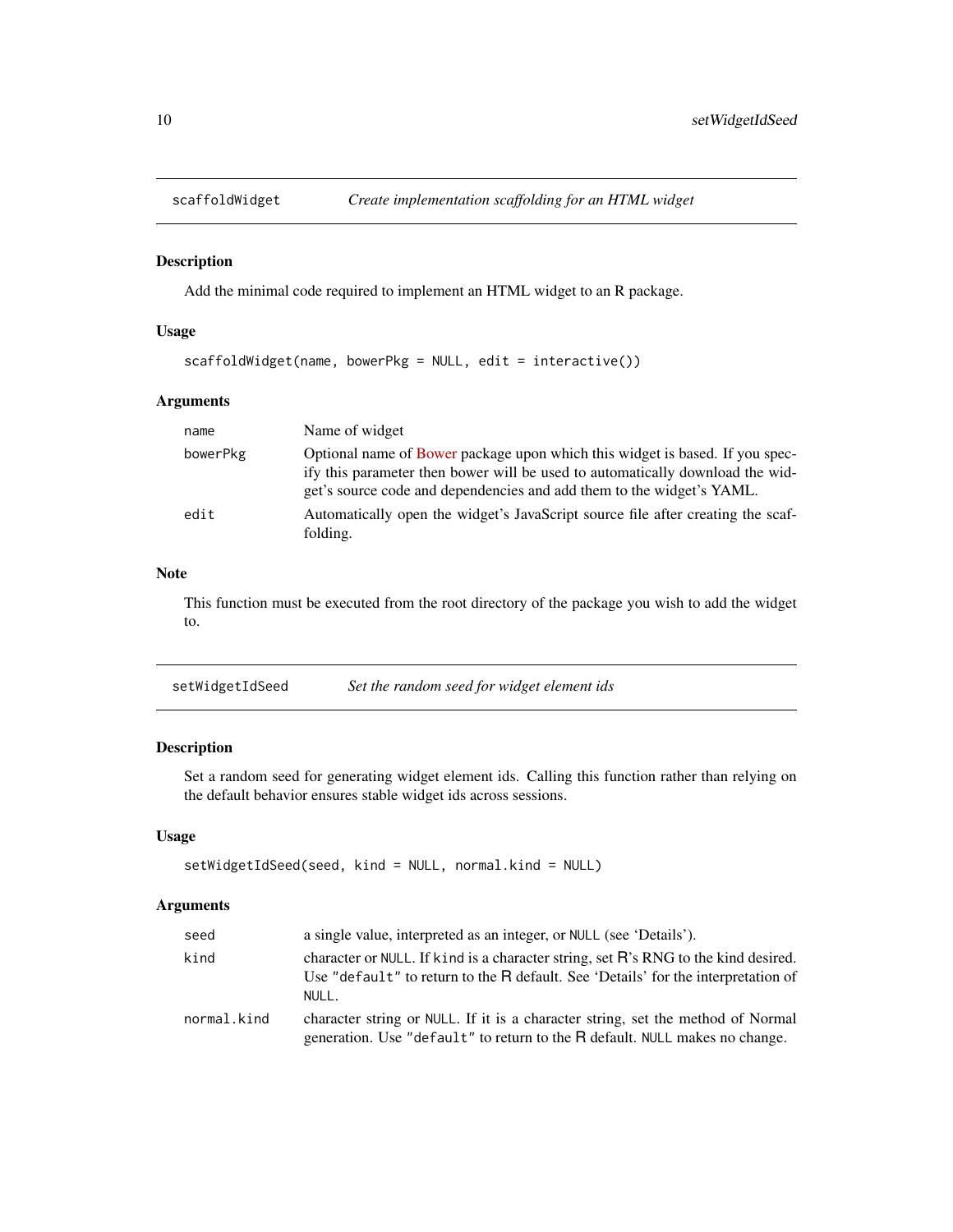<span id="page-10-1"></span><span id="page-10-0"></span>Define the policy by which HTML widgets will be sized in various containers (e.g. Browser, RStudio Viewer, R Markdown, Shiny). Note that typically widgets can accept the default sizing policy (or override only one or two aspects of it) and get satisfactory sizing behavior via the automatic sizing logic built into the htmlwidgets framework (see the notes below for the most typical exceptions to this).

# Usage

```
sizingPolicy(defaultWidth = NULL, defaultHeight = NULL, padding = NULL,
  viewer.defaultWidth = NULL, viewer.defaultHeight = NULL,
 viewer.padding = NULL, viewer.fill = TRUE, viewer.suppress = FALSE,
 viewer.paneHeight = NULL, browser.defaultWidth = NULL,
 browser.defaultHeight = NULL, browser.padding = NULL,
 browser.fill = FALSE, browser.external = FALSE,
 knitr.defaultWidth = NULL, knitr.defaultHeight = NULL,
 knitr.figure = TRUE)
```

| defaultWidth         | The default width used to display the widget. This parameter specifies the de-<br>fault width for viewing in all contexts (browser, viewer, and knitr) unless it is<br>specifically overridden with e.g. browser.defaultWidth.    |
|----------------------|-----------------------------------------------------------------------------------------------------------------------------------------------------------------------------------------------------------------------------------|
| defaultHeight        | The default height used to display the widget. This parameter specifies the de-<br>fault height for viewing in all contexts (browser, viewer, and knitr) unless it is<br>specifically overridden with e.g. browser.defaultHeight. |
| padding              | Padding around the widget (in pixels). This parameter specifies the padding for<br>viewing in all contexts (browser and viewer) unless it is specifically overriden<br>by e.g. browser.padding.                                   |
| viewer.defaultWidth  |                                                                                                                                                                                                                                   |
|                      | The default width used to display the widget within the RStudio Viewer.                                                                                                                                                           |
| viewer.defaultHeight |                                                                                                                                                                                                                                   |
|                      | The default height used to display the widget within the RStudio Viewer.                                                                                                                                                          |
|                      | viewer.padding Padding around the widget when displayed in the RStudio Viewer (defaults to<br>15 pixels).                                                                                                                         |
| viewer.fill          | When displayed in the RStudio Viewer, automatically size the widget to the<br>viewer dimensions (note that viewer.padding is still applied). Default to TRUE.                                                                     |
| viewer.suppress      |                                                                                                                                                                                                                                   |
|                      | Never display the widget within the RStudio Viewer (useful for widgets that<br>require a large amount of space for rendering). Defaults to FALSE.                                                                                 |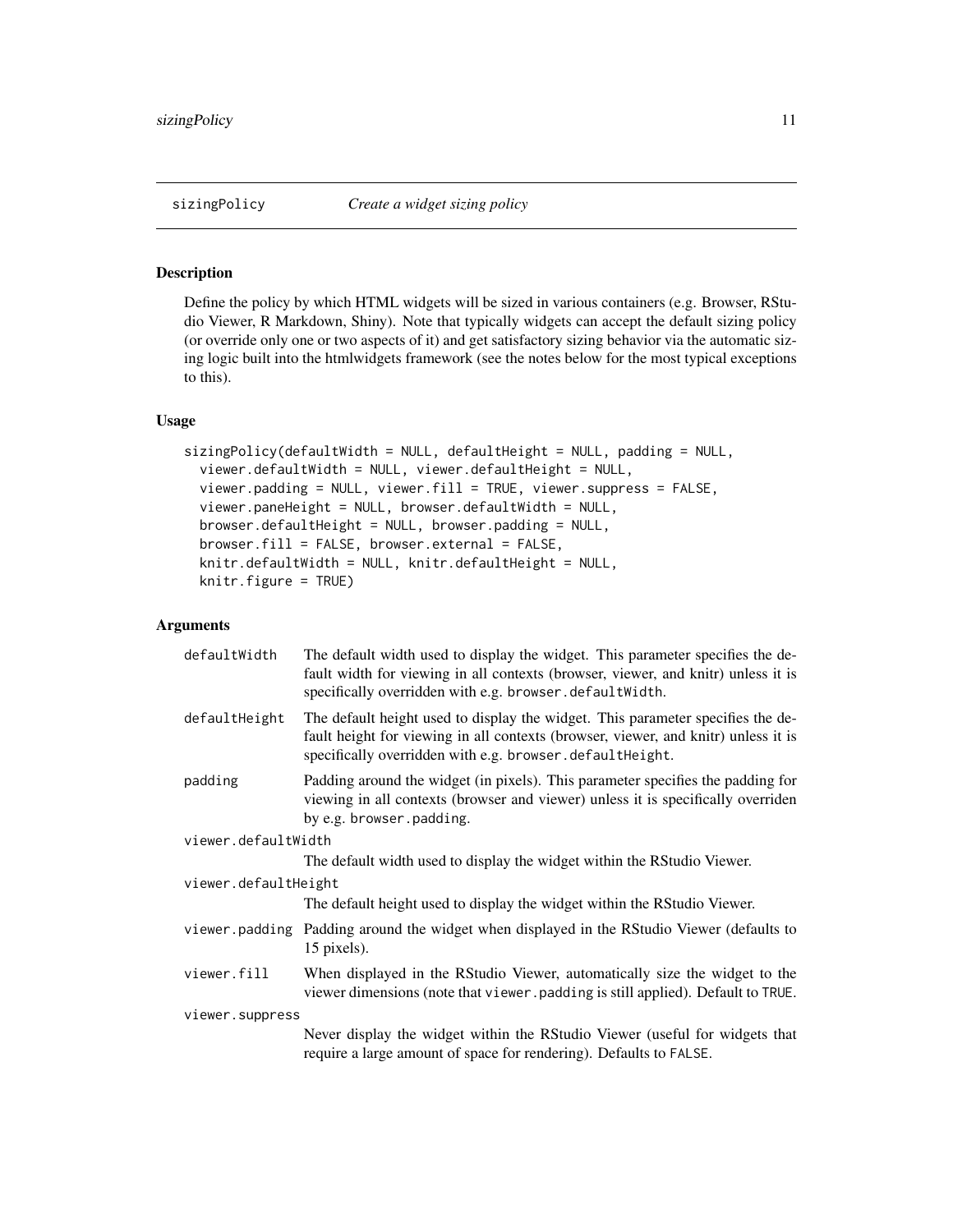| viewer.paneHeight                                                                              |
|------------------------------------------------------------------------------------------------|
| Request that the RStudio Viewer be forced to a specific height when displaying<br>this widget. |
| browser.defaultWidth                                                                           |
| The default width used to display the widget within a standalone web browser.                  |

#### browser.defaultHeight

The default height used to display the widget within a standalone web browser.

browser.padding

Padding around the widget when displayed in a standalone browser (defaults to 40 pixels).

browser.fill When displayed in a standalone web browser, automatically size the widget to the browser dimensions (note that browser.padding is still applied). Defaults to FALSE.

#### browser.external

When displaying in a browser, always use an external browser (via browseURL()). Defaults to FALSE, which will result in the use of an internal browser within RStudio v1.1 and higher.

#### knitr.defaultWidth

The default width used to display the widget within documents generated by knitr (e.g. R Markdown).

knitr.defaultHeight

The default height used to display the widget within documents generated by knitr (e.g. R Markdown).

knitr.figure Apply the default knitr fig.width and fig.height to the widget when it's rendered within R Markdown documents. Defaults to TRUE.

#### Details

The default HTML widget sizing policy treats the widget with the same sizing semantics as an R plot. When printed at the R console the widget is displayed within the RStudio Viewer and sized to fill the Viewer pane (modulo any padding). When rendered inside an R Markdown document the widget is sized based on the default size of figures in the document.

You might need to change the default behavior if your widget is extremely large. In this case you might specify viewer.suppress = TRUE and knitr.figure = FALSE as well provide for a larger default width and height for knitr.

You also might need to change the default behavior if you widget already incorporates padding. In this case you might specify viewer.padding  $= 0$ .

For additional details on widget sizing:

```
vignette("develop_sizing", package = "htmlwidgets")
```
#### Value

A widget sizing policy